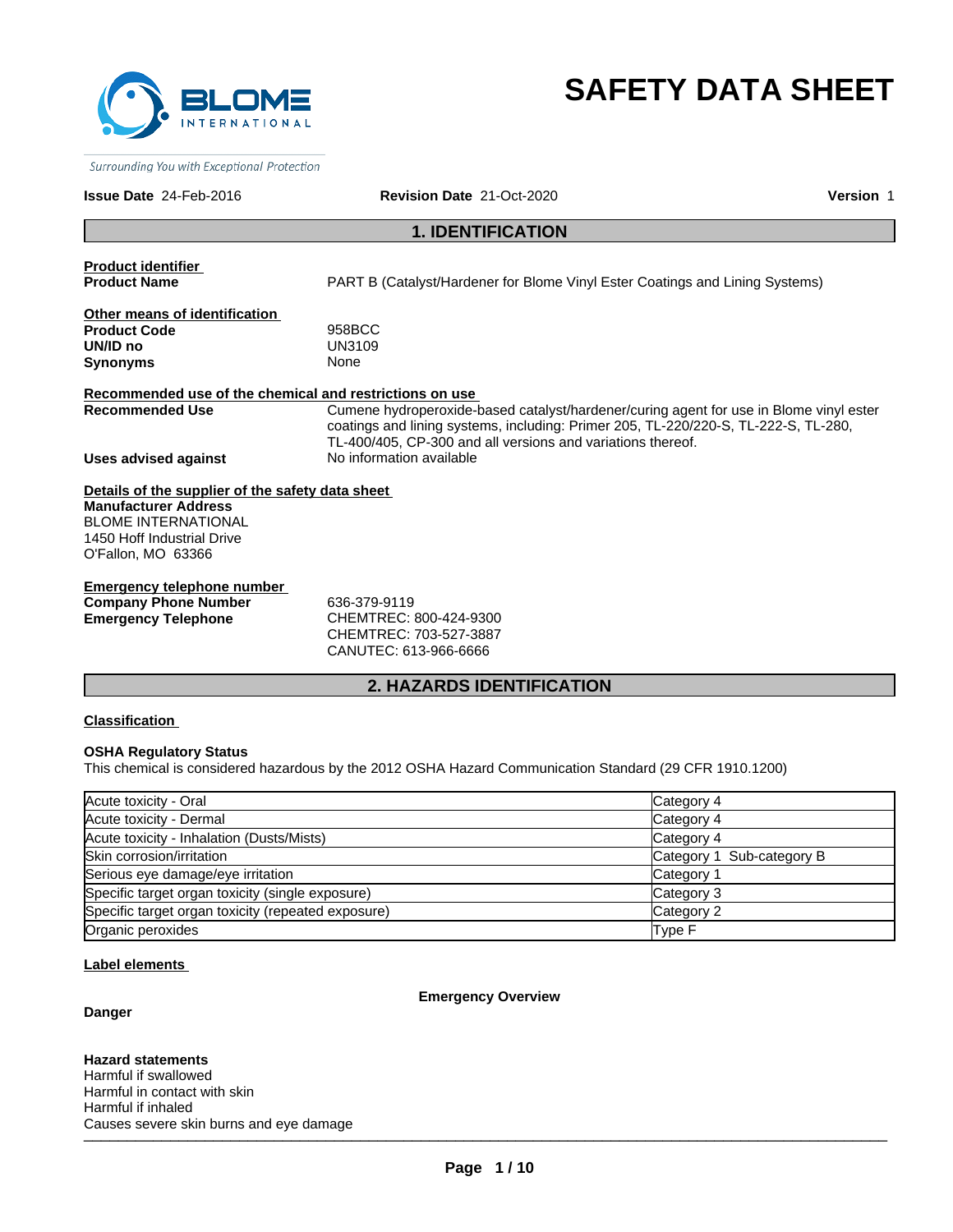May cause respiratory irritation

May cause damage to organs through prolonged or repeated exposure Heating may cause a fire



\_\_\_\_\_\_\_\_\_\_\_\_\_\_\_\_\_\_\_\_\_\_\_\_\_\_\_\_\_\_\_\_\_\_\_\_\_\_\_\_\_\_\_\_\_\_\_\_\_\_\_\_\_\_\_\_\_\_\_\_\_\_\_\_\_\_\_\_\_\_\_\_\_\_\_\_\_\_\_\_\_\_\_\_\_\_\_\_\_\_\_\_\_

**Appearance** viscous **Physical state** liquid **Odor** Strong Aromatic

# **Precautionary Statements - Prevention**

Wash face, hands and any exposed skin thoroughly after handling Do not eat, drink or smoke when using this product Wear protective gloves/protective clothing/eye protection/face protection Use only outdoors or in a well-ventilated area Do not breathe dust/fume/gas/mist/vapors/spray Keep away from heat/sparks/open flames/hot surfaces. - No smoking Keep/Store away from clothing/ combustible materials Keep only in original container

#### **Precautionary Statements - Response**

Get medical advice/attention if you feel unwell IF IN EYES: Rinse cautiously with water for several minutes. Remove contact lenses, if present and easy to do. Continue rinsing Immediately call a POISON CENTER or doctor/physician IF ON SKIN (or hair): Remove/Take off immediately all contaminated clothing. Rinse skin with water/shower Immediately call a POISON CENTER or doctor/physician Wash contaminated clothing before reuse IF INHALED: Remove victim to fresh air and keep at rest in a position comfortable for breathing Call a POISON CENTER or doctor/physician if you feel unwell Immediately call a POISON CENTER or doctor/physician IF SWALLOWED: Call a POISON CENTER or doctor/physician if you feel unwell Rinse mouth Do NOT induce vomiting

# **Precautionary Statements - Storage**

Store locked up Store in a well-ventilated place. Keep container tightly closed Store away from other materials Store at temperatures not exceeding 38 °C/ 100 °F. Keep cool

# **Precautionary Statements - Disposal**

Dispose of contents/container to an approved waste disposal plant

# **Hazards not otherwise classified (HNOC)**

Not applicable

### **Other Information**

Toxic to aquatic life with long lasting effects. Toxic to aquatic life.

#### **Unknown acute toxicity**

0% of the mixture consists of ingredient(s) of unknown toxicity

# **3. COMPOSITION/INFORMATION ON INGREDIENTS**

# **Substance**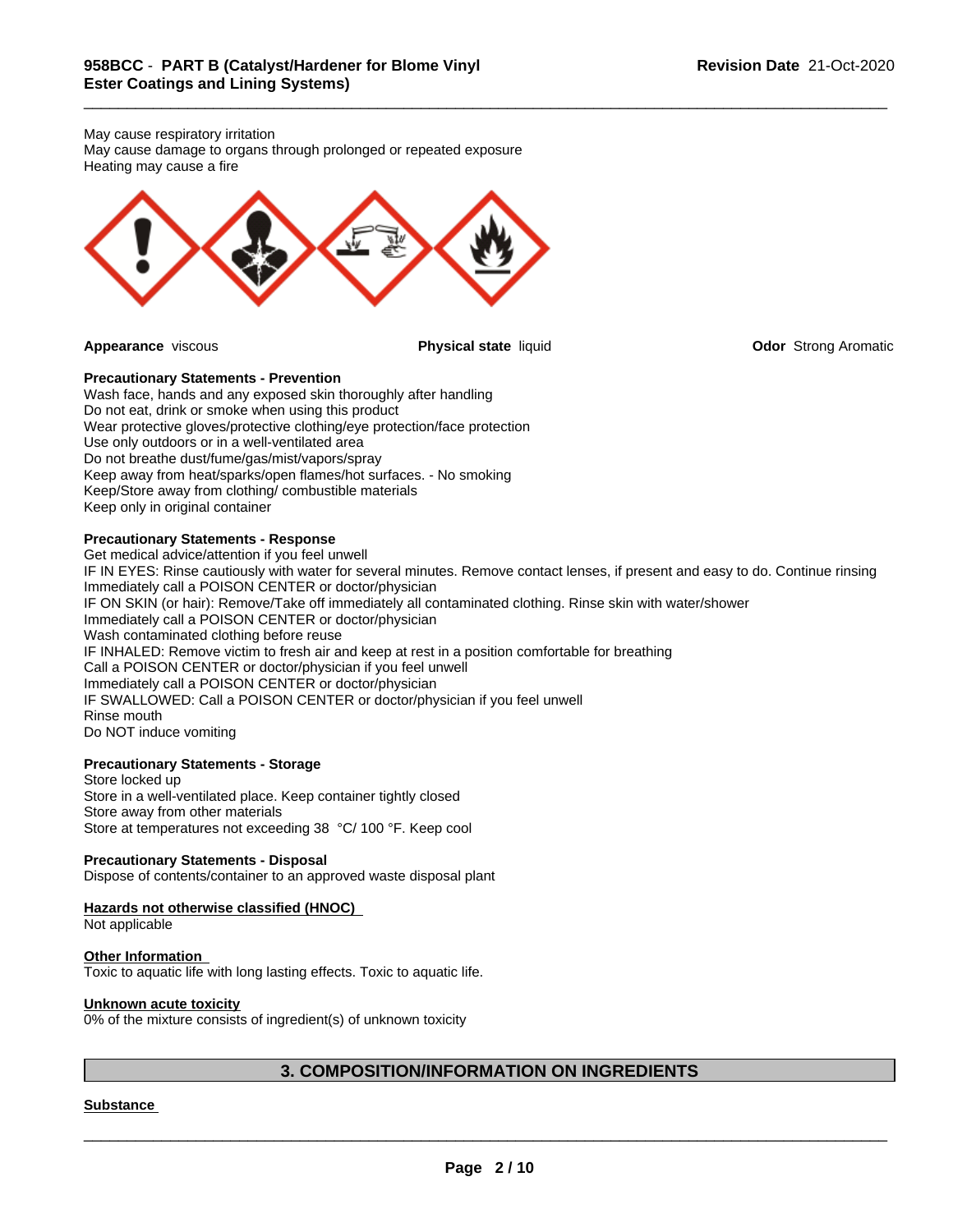Not applicable

# **Mixture**

| <b>Chemical Name</b>                                                                                              | <b>CAS No</b> | Weight-%   |  |  |
|-------------------------------------------------------------------------------------------------------------------|---------------|------------|--|--|
| Cumvl hvdroperoxide *                                                                                             | $80 - 15 - 9$ | $60 - 100$ |  |  |
| Cumene *                                                                                                          | $98 - 82 - 8$ | ว.         |  |  |
| Benzenemethanol, .alpha.,.alpha.-dimethyl-*                                                                       | 617-94-7      | ว. 7       |  |  |
| Acetophenone *                                                                                                    | 98-86-2       | 0.1 - 1    |  |  |
| . ₩The concert a concertainty for a contaction) of contact at the hold he cannot habit at the concertainty of the |               |            |  |  |

\_\_\_\_\_\_\_\_\_\_\_\_\_\_\_\_\_\_\_\_\_\_\_\_\_\_\_\_\_\_\_\_\_\_\_\_\_\_\_\_\_\_\_\_\_\_\_\_\_\_\_\_\_\_\_\_\_\_\_\_\_\_\_\_\_\_\_\_\_\_\_\_\_\_\_\_\_\_\_\_\_\_\_\_\_\_\_\_\_\_\_\_\_

The exact percentage (concentration) of composition has been withheld as a trade secret.

# **4. FIRST AID MEASURES**

# **Description of first aid measures**

|                                                             | <b>5. FIRE-FIGHTING MEASURES</b>                                                                                                                                                                                             |
|-------------------------------------------------------------|------------------------------------------------------------------------------------------------------------------------------------------------------------------------------------------------------------------------------|
| Note to physicians                                          | Treat symptomatically.                                                                                                                                                                                                       |
|                                                             | Indication of any immediate medical attention and special treatment needed                                                                                                                                                   |
| <b>Symptoms</b>                                             | Causes skin and eye burns. May result in permanent damage including blindness.<br>Coughing and/ or wheezing.                                                                                                                 |
| Most important symptoms and effects, both acute and delayed |                                                                                                                                                                                                                              |
| Self-protection of the first aider                          | Remove all sources of ignition. Use personal protective equipment as required.                                                                                                                                               |
| Ingestion                                                   | Immediate medical attention is required. Rinse mouth. Drink plenty of water. Do not induce<br>vomiting without medical advice. Never give anything by mouth to an unconscious person.                                        |
| <b>Inhalation</b>                                           | Remove to fresh air. If breathing is irregular or stopped, administer artificial respiration.<br>Avoid direct contact with skin. Use barrier to give mouth-to-mouth resuscitation. If<br>symptoms persist, call a physician. |
| <b>Skin contact</b>                                         | Wash off immediately with soap and plenty of water while removing all contaminated<br>clothes and shoes. Wash contaminated clothing before reuse. If symptoms persist, call a<br>physician.                                  |
| Eye contact                                                 | Immediately flush with plenty of water. After initial flushing, remove any contact lenses and<br>continue flushing for at least 15 minutes. Keep eye wide open while rinsing. Seek<br>immediate medical attention/advice.    |
| <b>General advice</b>                                       | In case of accident or unwellness, seek medical advice immediately (show directions for<br>use or safety data sheet if possible). If symptoms persist, call a physician.                                                     |

# **Suitable extinguishing media**

Use extinguishing measures that are appropriate to local circumstances and the surrounding environment. Dry chemical, CO2, sand, earth, water spray or regular foam.

**Unsuitable extinguishing media** Do not use a solid water stream as it may scatter and spread fire.

#### **Specific hazards arising from the chemical** Flammable. Thermal decomposition can lead to release of irritating and toxic gases and vapors.

**Hazardous combustion products**Carbon monoxide. Carbon dioxide (CO2).

**Explosion data** 

#### **Sensitivity to Mechanical Impact** None.

**Sensitivity to Static Discharge** May be ignited by heat, sparks or flames.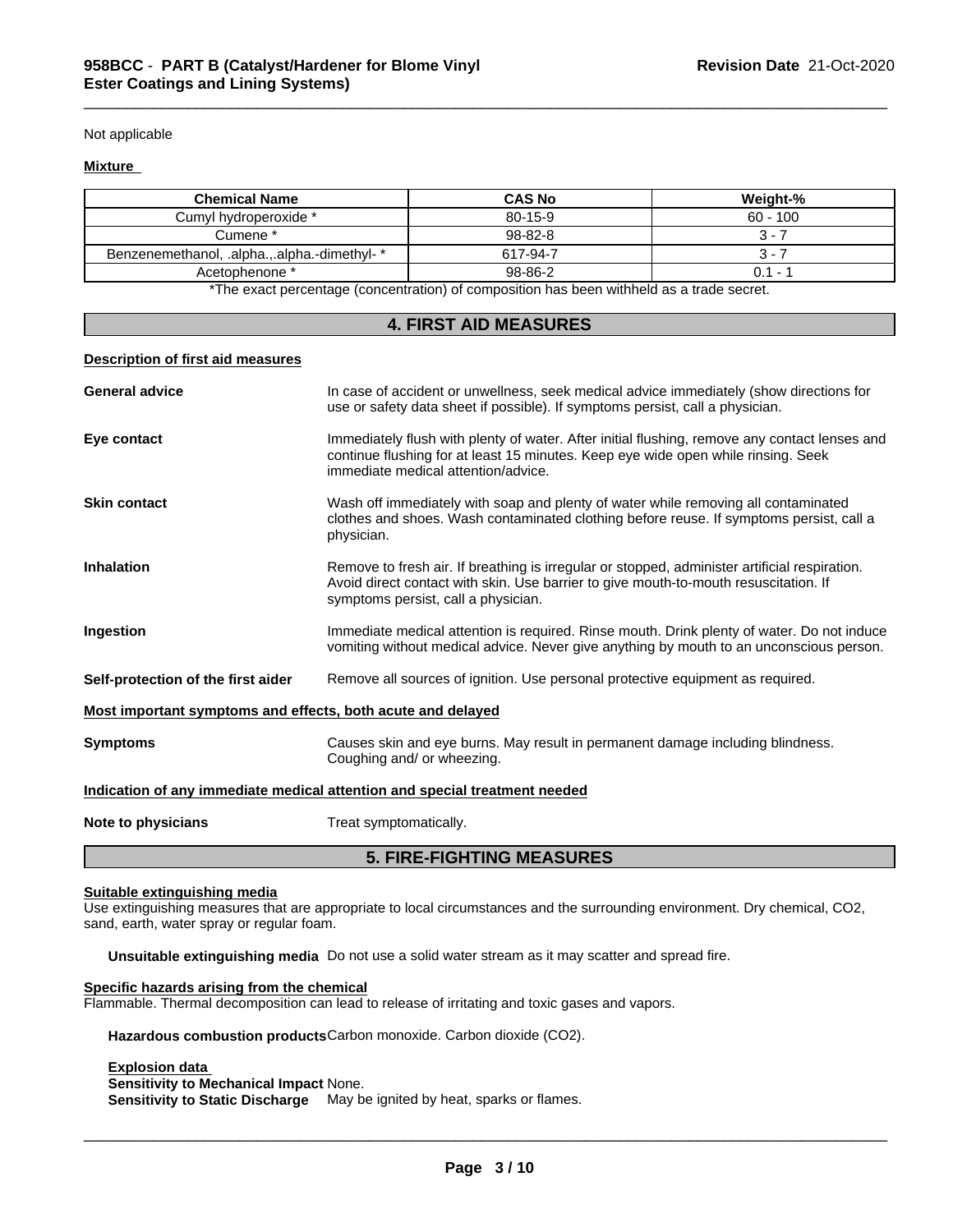# **Protective equipment and precautions for firefighters**

As in any fire, wear self-contained breathing apparatus pressure-demand, MSHA/NIOSH (approved or equivalent) and full protective gear. Burning produces heavy smoke. Avoid runoff to waterways and sewers.

|                                                              | <b>6. ACCIDENTAL RELEASE MEASURES</b>                                                                                                                                                                                                                                                                                                     |  |
|--------------------------------------------------------------|-------------------------------------------------------------------------------------------------------------------------------------------------------------------------------------------------------------------------------------------------------------------------------------------------------------------------------------------|--|
|                                                              | Personal precautions, protective equipment and emergency procedures                                                                                                                                                                                                                                                                       |  |
| <b>Personal precautions</b>                                  | Remove all sources of ignition. Evacuate personnel to safe areas. Ensure adequate<br>ventilation, especially in confined areas. Use personal protective equipment as required.<br>Keep people away from and upwind of spill/leak.                                                                                                         |  |
| <b>Environmental precautions</b>                             |                                                                                                                                                                                                                                                                                                                                           |  |
| <b>Environmental precautions</b>                             | Prevent further leakage or spillage if safe to do so. Prevent product from entering drains. Do<br>not flush into surface water or sanitary sewer system. See Section 12 for additional<br>ecological information.                                                                                                                         |  |
| Methods and material for containment and cleaning up         |                                                                                                                                                                                                                                                                                                                                           |  |
| <b>Methods for containment</b>                               | Prevent further leakage or spillage if safe to do so.                                                                                                                                                                                                                                                                                     |  |
| Methods for cleaning up                                      | Pick up and transfer to properly labeled containers. Dam up. Take up with sand or other<br>non-combustible absorbent material and place into containers for later disposal.                                                                                                                                                               |  |
|                                                              | 7. HANDLING AND STORAGE                                                                                                                                                                                                                                                                                                                   |  |
| <b>Precautions for safe handling</b>                         |                                                                                                                                                                                                                                                                                                                                           |  |
| Advice on safe handling                                      | Ensure adequate ventilation, especially in confined areas. Keep away from heat, sparks,<br>flame and other sources of ignition (i.e., pilot lights, electric motors and static electricity).<br>Use with local exhaust ventilation. Use personal protective equipment as required. Do not<br>breathe dust/fume/gas/mist/vapors/spray.     |  |
| Conditions for safe storage, including any incompatibilities |                                                                                                                                                                                                                                                                                                                                           |  |
| <b>Storage Conditions</b>                                    | Keep containers tightly closed in a cool, well-ventilated place. Keep in properly labeled<br>containers. Keep away from heat, sparks, flame and other sources of ignition (i.e., pilot<br>lights, electric motors and static electricity). Store at temperatures not exceeding 38 °C/<br>100 °F. Do not store near combustible materials. |  |
| <b>Packaging materials</b>                                   | Keep only in original container.                                                                                                                                                                                                                                                                                                          |  |
| Incompatible materials                                       | Strong acids. Strong bases. Strong oxidizing agents. Amines. Metals.                                                                                                                                                                                                                                                                      |  |

# **8. EXPOSURE CONTROLS/PERSONAL PROTECTION**

# **Control parameters**

Exposure Guidelines The American Industrial Hygiene Association's (AIHA) Documentation of the Workplace Environmental Exposure Limits (WEELs) (latest edition). Cumene hydroperoxide - 1 ppm.

| <b>Chemical Name</b>    | <b>ACGIH TLV</b> | <b>OSHA PEL</b>                        | <b>NIOSH IDLH</b>                                          |
|-------------------------|------------------|----------------------------------------|------------------------------------------------------------|
| Cumene<br>$98 - 82 - 8$ | TWA: 50 ppm      | TWA: 50 ppm<br>TWA: 245 mg/m $3$<br>r* | IDLH: 900 ppm<br>TWA: 50 ppm<br>TWA: 245 mg/m <sup>3</sup> |
| Acetophenone<br>98-86-2 | TWA: 10 ppm      |                                        |                                                            |

*NIOSH IDLH Immediately Dangerous to Life or Health*

#### **Appropriate engineering controls**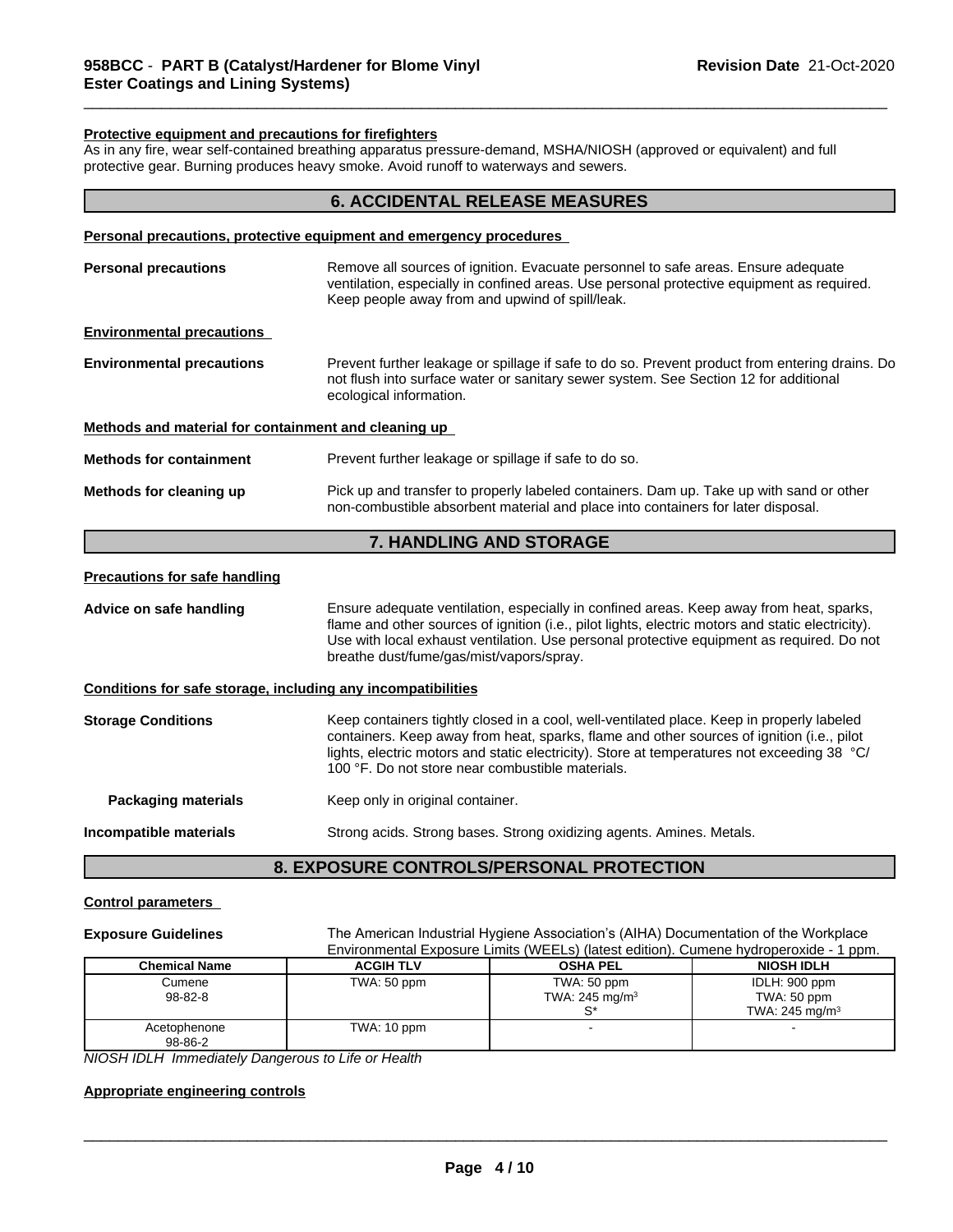| <b>Engineering Controls</b>           | Showers<br>Eyewash stations<br>Ventilation systems.                                                                                                                                                                                                                                                                              |  |
|---------------------------------------|----------------------------------------------------------------------------------------------------------------------------------------------------------------------------------------------------------------------------------------------------------------------------------------------------------------------------------|--|
|                                       | Individual protection measures, such as personal protective equipment                                                                                                                                                                                                                                                            |  |
| <b>Eye/face protection</b>            | Tight sealing safety goggles.                                                                                                                                                                                                                                                                                                    |  |
| Skin and body protection              | Wear protective gloves and protective clothing.                                                                                                                                                                                                                                                                                  |  |
| <b>Respiratory protection</b>         | If exposure limits are exceeded or irritation is experienced, NIOSH/MSHA approved<br>respiratory protection should be worn. Positive-pressure supplied air respirators may be<br>required for high airborne contaminant concentrations. Respiratory protection must be<br>provided in accordance with current local regulations. |  |
| <b>General Hygiene Considerations</b> | Handle in accordance with good industrial hygiene and safety practice. When using do not<br>eat, drink or smoke. Regular cleaning of equipment, work area and clothing is<br>recommended.                                                                                                                                        |  |

# **9. PHYSICAL AND CHEMICAL PROPERTIES**

# **Information on basic physical and chemical properties**

| <b>Physical state</b>            | liquid                       |                                  |                          |
|----------------------------------|------------------------------|----------------------------------|--------------------------|
| Appearance                       | viscous                      | Odor                             | <b>Strong Aromatic</b>   |
| <b>Color</b>                     | yellow                       | <b>Odor threshold</b>            | No information available |
| <b>Property</b>                  | <b>Values</b>                | Remarks • Method                 |                          |
| рH                               | No information available     |                                  |                          |
| Melting point / freezing point   | No information available     |                                  |                          |
| Boiling point / boiling range    | 100 °C / 212 °F              |                                  |                          |
| <b>Flash point</b>               | 79 °C / 174 °F               | Pensky-Martens Closed Cup (PMCC) |                          |
| <b>Evaporation rate</b>          |                              |                                  |                          |
| Flammability (solid, gas)        | No information available     |                                  |                          |
| <b>Flammability Limit in Air</b> |                              |                                  |                          |
| <b>Upper flammability limit:</b> | No information available     |                                  |                          |
| Lower flammability limit:        | No information available     |                                  |                          |
| Vapor pressure                   | No information available     |                                  |                          |
| Vapor density                    | >1                           |                                  |                          |
| <b>Relative density</b>          | 1.0303                       |                                  |                          |
| <b>Water solubility</b>          | Insoluble in water           |                                  |                          |
| Solubility in other solvents     | No information available     |                                  |                          |
| <b>Partition coefficient</b>     | No information available     |                                  |                          |
| <b>Autoignition temperature</b>  | No information available     |                                  |                          |
| <b>Decomposition temperature</b> | 82 C (180 F)                 |                                  |                          |
| <b>Kinematic viscosity</b>       | $> 25$ mm2/s                 | @ 40 °C                          |                          |
| <b>Dynamic viscosity</b>         | No information available     |                                  |                          |
| <b>Explosive properties</b>      | Not an explosive             |                                  |                          |
| <b>Oxidizing properties</b>      | May intensify fire; oxidizer |                                  |                          |
| <b>Other Information</b>         |                              |                                  |                          |
| <b>Softening point</b>           | No information available     |                                  |                          |
| <b>Molecular weight</b>          | No information available     |                                  |                          |
| <b>VOC Content (%)</b>           | No information available     |                                  |                          |
| <b>Density</b>                   | No information available     |                                  |                          |
| <b>Bulk density</b>              | No information available     |                                  |                          |

# **10. STABILITY AND REACTIVITY**

# **Reactivity**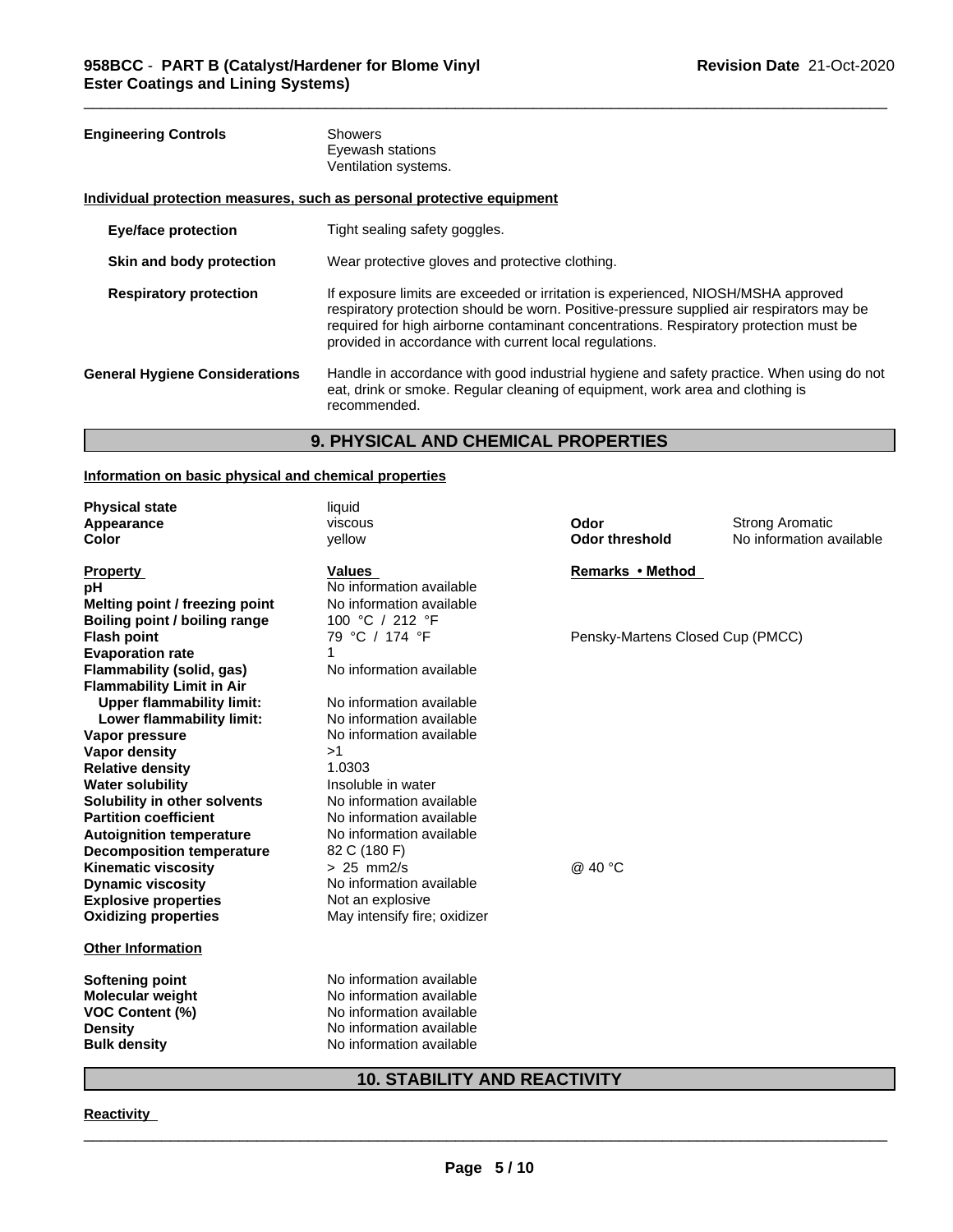No data available

**Chemical stability** Stable under recommended storage conditions. SADT (self-accelerating decomposition temperature). 82 °C. **Possibility of Hazardous Reactions** None under normal processing. Hazardous polymerization Hazardous polymerization may occur.

**Conditions to avoid** Heat, flames and sparks. **Incompatible materials** Strong acids. Strong bases. Strong oxidizing agents. Amines. Metals. **Hazardous Decomposition Products** Thermal decomposition can lead to release of irritating and toxic gases and vapors. Carbon monoxide. Carbon dioxide (CO2).

# **11. TOXICOLOGICAL INFORMATION**

\_\_\_\_\_\_\_\_\_\_\_\_\_\_\_\_\_\_\_\_\_\_\_\_\_\_\_\_\_\_\_\_\_\_\_\_\_\_\_\_\_\_\_\_\_\_\_\_\_\_\_\_\_\_\_\_\_\_\_\_\_\_\_\_\_\_\_\_\_\_\_\_\_\_\_\_\_\_\_\_\_\_\_\_\_\_\_\_\_\_\_\_\_

# **Information on likely routes of exposure**

| <b>Product Information</b> |  |
|----------------------------|--|
|----------------------------|--|

| <b>Inhalation</b>   | Irritating to respiratory system. Harmful by inhalation.               |
|---------------------|------------------------------------------------------------------------|
| Eye contact         | Corrosive to the eyes and may cause severe damage including blindness. |
| <b>Skin contact</b> | Irritating to skin. May cause burns.                                   |
| <b>Ingestion</b>    | Harmful if swallowed.                                                  |

| <b>Chemical Name</b>                                       | Oral LD50                                          | <b>Dermal LD50</b>                            | <b>Inhalation LC50</b>                                        |
|------------------------------------------------------------|----------------------------------------------------|-----------------------------------------------|---------------------------------------------------------------|
| Cumyl hydroperoxide<br>  80-15-9                           | $=$ 382 mg/kg (Rat)                                | $= 0.126$ mL/kg (Rabbit)                      | $= 220$ ppm (Rat) 4 h                                         |
| <b>Cumene</b><br>98-82-8                                   | $= 1400$ mg/kg (Rat)                               | $= 12300 \mu L/kg$ (Rabbit)                   | $=$ 39000 mg/m <sup>3</sup> (Rat) 4 h > 3577<br>ppm (Rat) 6 h |
| Benzenemethanol,<br>.alpha.,.alpha.-dimethyl-<br>1617-94-7 | $= 1300$ mg/kg (Rat)                               | $= 1$ mL/kg (Rabbit) = 4300 mg/kg<br>(Rabbit) |                                                               |
| Acetophenone<br>98-86-2                                    | $= 815 \text{ mg/kg}$ (Rat) = 900 mg/kg (<br>Rat ` | $= 1760$ mg/kg (Rabbit)                       | $> 2.130$ mg/L (Rat) 8 h                                      |

# **Information on toxicological effects**

**Symptoms** May cause redness and tearing of the eyes. May result in permanent damage including blindness. Causes skin burns. Coughing and/ or wheezing.

#### **Delayed and immediate effects as well as chronic effects from short and long-term exposure**

| <b>Sensitization</b>                                                                           | Based on available data, the classification criteria are not met.<br>Based on available data, the classification criteria are not met.                                                                               |             |                                                                                          |             |
|------------------------------------------------------------------------------------------------|----------------------------------------------------------------------------------------------------------------------------------------------------------------------------------------------------------------------|-------------|------------------------------------------------------------------------------------------|-------------|
| Germ cell mutagenicity<br>Carcinogenicity                                                      |                                                                                                                                                                                                                      |             | The table below indicates whether each agency has listed any ingredient as a carcinogen. |             |
| <b>Chemical Name</b>                                                                           | <b>ACGIH</b>                                                                                                                                                                                                         | <b>IARC</b> | <b>NTP</b>                                                                               | <b>OSHA</b> |
| <b>Cumene</b><br>  98-82-8                                                                     |                                                                                                                                                                                                                      | Group 2B    | Reasonably Anticipated                                                                   | X           |
| Group 2B - Possibly Carcinogenic to Humans<br>NTP (National Toxicology Program)<br>X - Present | IARC (International Agency for Research on Cancer)<br>Reasonably Anticipated - Reasonably Anticipated to be a Human Carcinogen<br>OSHA (Occupational Safety and Health Administration of the US Department of Labor) |             |                                                                                          |             |
| <b>Reproductive toxicity</b><br><b>STOT - single exposure</b>                                  | Based on available data, the classification criteria are not met.<br>Respiratory system.                                                                                                                             |             |                                                                                          |             |
| <b>STOT - repeated exposure</b><br><b>Chronic toxicity</b>                                     | Avoid repeated exposure.                                                                                                                                                                                             |             | Causes damage to organs through prolonged or repeated exposure.                          |             |
|                                                                                                |                                                                                                                                                                                                                      |             |                                                                                          |             |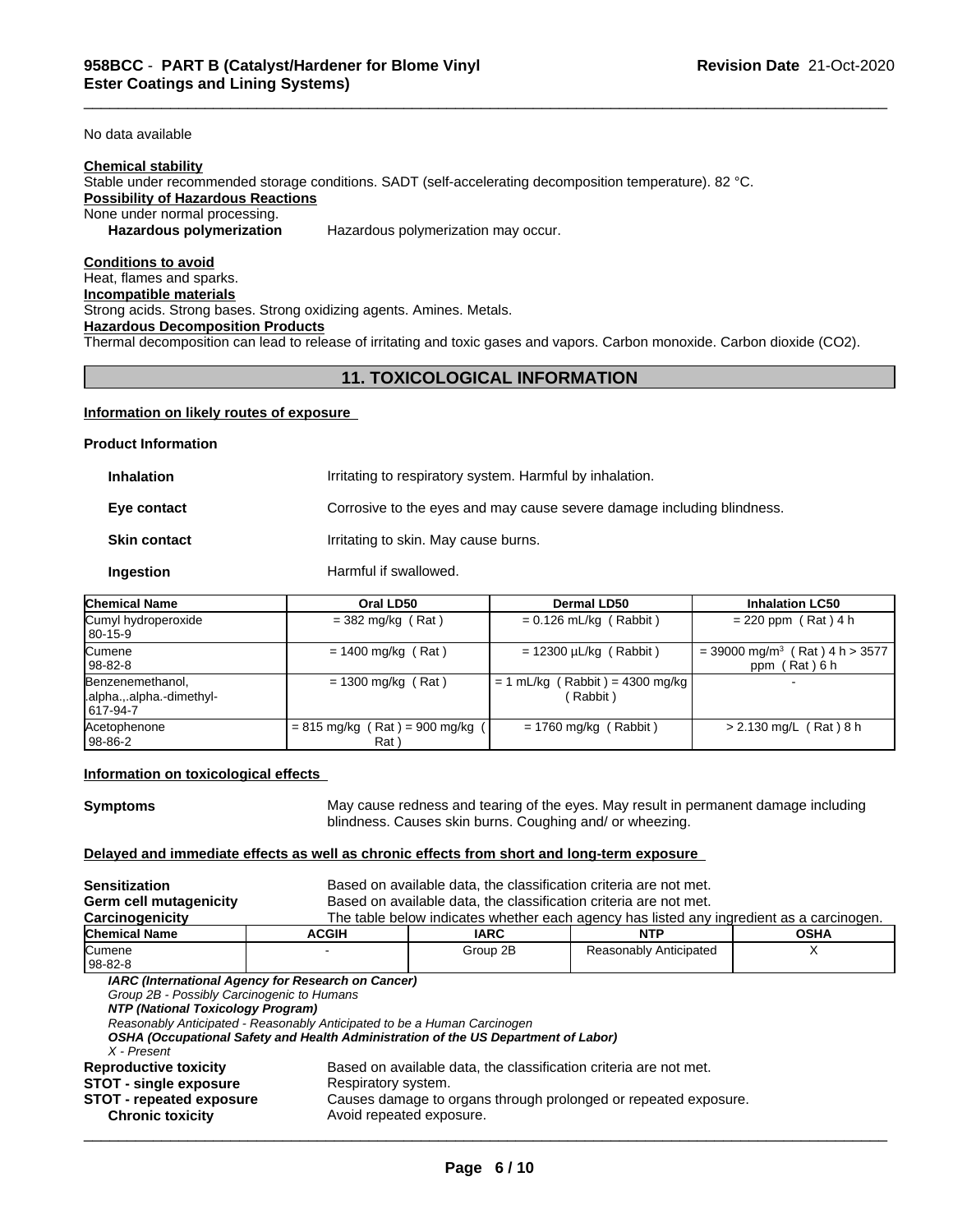| <b>Target Organ Effects</b> | Eyes, Respiratory system, Skin, Central nervous system.           |
|-----------------------------|-------------------------------------------------------------------|
| <b>Aspiration hazard</b>    | Based on available data, the classification criteria are not met. |
|                             |                                                                   |

# **Numerical measures of toxicity - Product Information**

# **The following values are calculated based on chapter 3.1 of the GHS document** .

| ATEmix (oral)                        | 382.00 mg/kg   |
|--------------------------------------|----------------|
| ATEmix (dermal)                      | 1,100.00 mg/kg |
| <b>ATEmix (inhalation-dust/mist)</b> | $0.50$ ma/l    |

# **12. ECOLOGICAL INFORMATION**

\_\_\_\_\_\_\_\_\_\_\_\_\_\_\_\_\_\_\_\_\_\_\_\_\_\_\_\_\_\_\_\_\_\_\_\_\_\_\_\_\_\_\_\_\_\_\_\_\_\_\_\_\_\_\_\_\_\_\_\_\_\_\_\_\_\_\_\_\_\_\_\_\_\_\_\_\_\_\_\_\_\_\_\_\_\_\_\_\_\_\_\_\_

#### **Ecotoxicity**

Toxic to aquatic life with long lasting effects

### 12 % of the mixture consists of components(s) of unknown hazards to the aquatic environment

| <b>Chemical Name</b> | Algae/aquatic plants          | Fish                               | Crustacea                           |
|----------------------|-------------------------------|------------------------------------|-------------------------------------|
| Cumyl hydroperoxide  |                               | 3.9: 96 h Oncorhynchus mykiss      | 7: 24 h Daphnia magna mg/L EC50     |
| $80 - 15 - 9$        |                               | mg/L LC50 static                   |                                     |
| Cumene               | 2.6: 72 h Pseudokirchneriella | 6.04 - 6.61: 96 h Pimephales       | 7.9 - 14.1: 48 h Daphnia magna      |
| $98 - 82 - 8$        | subcapitata mg/L EC50         | promelas mg/L LC50 flow-through    | Img/L EC50 Static 0.6: 48 h Daphnia |
|                      |                               | 5.1: 96 h Poecilia reticulata mg/L | magna mg/L EC50                     |
|                      |                               | LC50 semi-static 2.7: 96 h         |                                     |
|                      |                               | Oncorhynchus mykiss mg/L LC50      |                                     |
|                      |                               | semi-static 4.8: 96 h Oncorhynchus |                                     |
|                      |                               | mykiss mg/L LC50 flow-through      |                                     |
| Acetophenone         |                               | 162: 96 h Pimephales promelas      |                                     |
| 98-86-2              |                               | mg/L LC50 flow-through 155: 96 h   |                                     |
|                      |                               | Pimephales promelas mg/L LC50      |                                     |
|                      |                               | static                             |                                     |

# **Persistence and degradability**

No information available.

# **Bioaccumulation**

| <b>Chemical Name</b>    | <b>Partition coefficient</b> |
|-------------------------|------------------------------|
| Cumene<br>98-82-8       | 3.7                          |
| Acetophenone<br>98-86-2 | 1.7                          |

#### **Other adverse effects**

No information available

# **13. DISPOSAL CONSIDERATIONS**

| Waste treatment methods<br>Disposal of wastes | 261).                    | This material, as supplied, is a hazardous waste according to federal regulations (40 CFR |                               |                               |
|-----------------------------------------------|--------------------------|-------------------------------------------------------------------------------------------|-------------------------------|-------------------------------|
| <b>Contaminated packaging</b>                 |                          | Do not reuse container.                                                                   |                               |                               |
| <b>US EPA Waste Number</b>                    |                          | D003 D001 U004 U055 U096                                                                  |                               |                               |
| <b>Chemical Name</b>                          | <b>RCRA</b>              | <b>RCRA - Basis for Listing</b>                                                           | <b>RCRA - D Series Wastes</b> | <b>RCRA - U Series Wastes</b> |
| Cumyl hydroperoxide                           | $\overline{\phantom{0}}$ | $\overline{\phantom{a}}$                                                                  |                               | U096                          |

| _____<br>_______        |                |                           | ___<br>. | _ _ _ _ _ _ |
|-------------------------|----------------|---------------------------|----------|-------------|
| Cumyl hydroperoxide     | $\blacksquare$ |                           |          | U096        |
| 80-15-9                 |                |                           |          |             |
| Cumene<br>$98 - 82 - 8$ |                |                           |          | U055        |
| Acetophenone            | U004           | Included in waste stream: |          | U004        |
|                         |                |                           |          |             |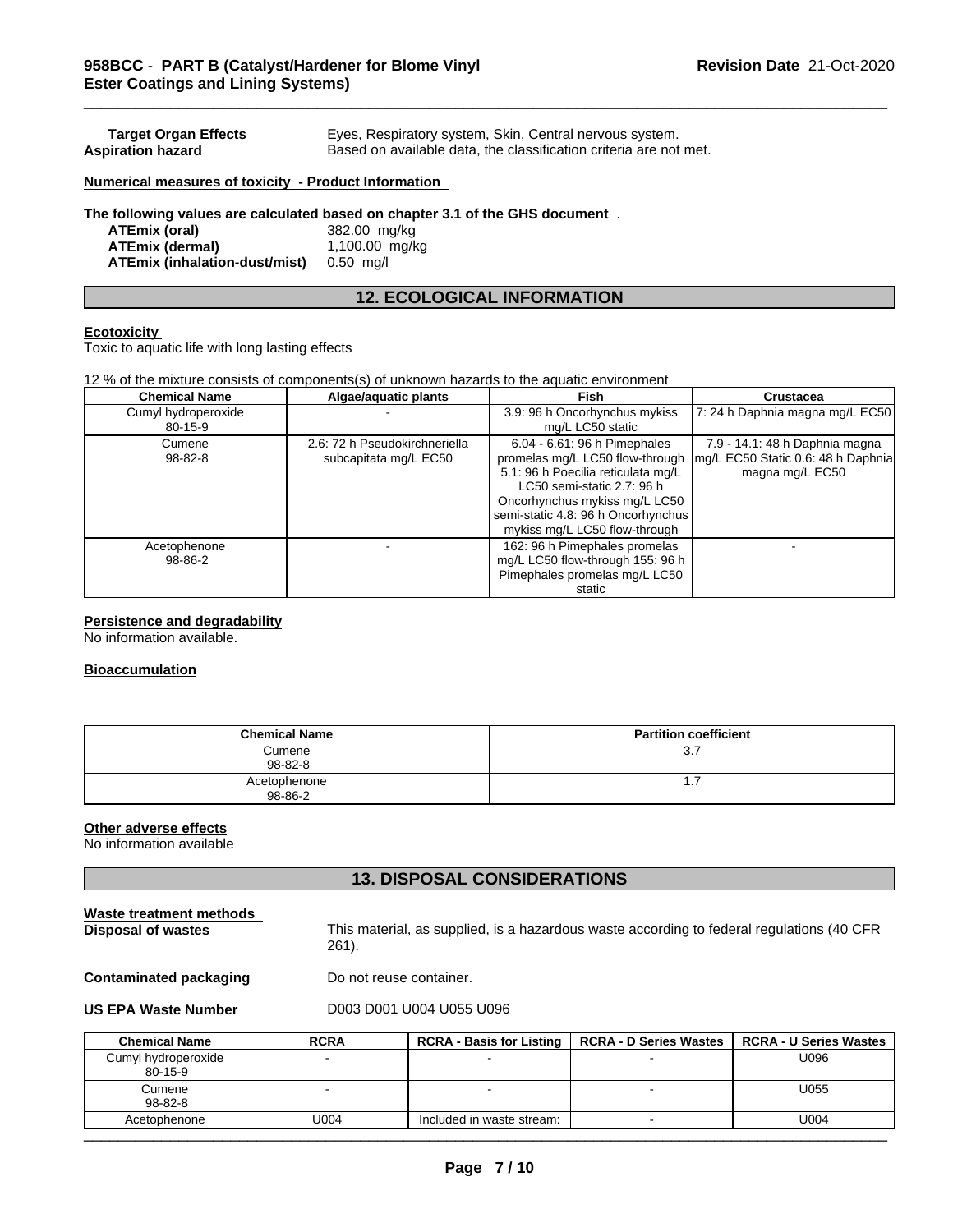| -<br>$-0.0$<br>QR.<br>൦൙<br>J.<br>$\cdot$<br>u. |  |
|-------------------------------------------------|--|

\_\_\_\_\_\_\_\_\_\_\_\_\_\_\_\_\_\_\_\_\_\_\_\_\_\_\_\_\_\_\_\_\_\_\_\_\_\_\_\_\_\_\_\_\_\_\_\_\_\_\_\_\_\_\_\_\_\_\_\_\_\_\_\_\_\_\_\_\_\_\_\_\_\_\_\_\_\_\_\_\_\_\_\_\_\_\_\_\_\_\_\_\_

This product contains one or more substances that are listed with the State of California as a hazardous waste.

| <b>Chemical Name</b> | California Hazardous Waste Status |
|----------------------|-----------------------------------|
| Cumyl hydroperoxide  | Toxic                             |
| $80 - 15 - 9$        | lanitable                         |
| Cumene               | Toxic                             |
| $98 - 82 - 8$        | Ignitable                         |

# **14. TRANSPORT INFORMATION**

| <u>DOT</u>                      |                                                                              |
|---------------------------------|------------------------------------------------------------------------------|
| UN/ID no                        | <b>UN3109</b>                                                                |
| Proper shipping name            | Organic peroxide type F, liquid                                              |
| <b>Hazard Class</b>             | 5.2                                                                          |
| <b>Packing Group</b>            | $\mathbf{H}$                                                                 |
| <b>Special Provisions</b>       | IP <sub>5</sub>                                                              |
| <b>Description</b>              | UN3109, Organic peroxide type F, liquid (Cumyl hydroperoxide, <90%), 5.2, II |
| <b>Emergency Response Guide</b> | 145                                                                          |
| <b>Number</b>                   |                                                                              |
| TD <u>G</u>                     |                                                                              |
| UN/ID no                        | UN3109                                                                       |
| Proper shipping name            | Organic peroxide type F, liquid                                              |
| <b>Hazard Class</b>             | 5.2                                                                          |
| <b>Packing Group</b>            | $\mathbf{H}$                                                                 |
| <b>Description</b>              | UN3109, Organic peroxide type F, liquid (Cumyl hydroperoxide ,<90%), 5.2, II |
| IATA                            |                                                                              |
| UN/ID no                        | UN3109                                                                       |
| Proper shipping name            | Organic peroxide type F, liquid                                              |
| <b>Hazard Class</b>             | 5.2                                                                          |
| <b>ERG Code</b>                 | 5L                                                                           |
| <b>Special Provisions</b>       | A20, A150, A802                                                              |
| <b>Description</b>              | UN3109, Organic peroxide type F, liquid (Cumyl hydroperoxide, <90%), 5.2     |
| <b>IMDG</b>                     |                                                                              |
| UN/ID no                        | <b>UN3109</b>                                                                |
| Proper shipping name            | Organic peroxide type F, liquid                                              |
| <b>Hazard Class</b>             | 5.2                                                                          |
| EmS-No                          | $F-J. S-R$                                                                   |
| <b>Special Provisions</b>       | 122, 274                                                                     |
| <b>Description</b>              | UN3109, Organic peroxide type F, liquid (Cumyl hydroperoxide, <90%), 5.2     |
|                                 |                                                                              |
|                                 |                                                                              |

# **15. REGULATORY INFORMATION**

| International Inventories |          |
|---------------------------|----------|
| <b>TSCA</b>               | Complies |
| <b>DSL/NDSL</b>           | Complies |
| <b>EINECS/ELINCS</b>      | Complies |
| <b>IECSC</b>              | Complies |
| <b>KECL</b>               | Complies |
| <b>PICCS</b>              | Complies |
| <b>AICS</b>               | Complies |

**Legend:** 

**TSCA** - United States Toxic Substances Control Act Section 8(b) Inventory **DSL/NDSL** - Canadian Domestic Substances List/Non-Domestic Substances List

**EINECS/ELINCS** - European Inventory of Existing Chemical Substances/European List of Notified Chemical Substances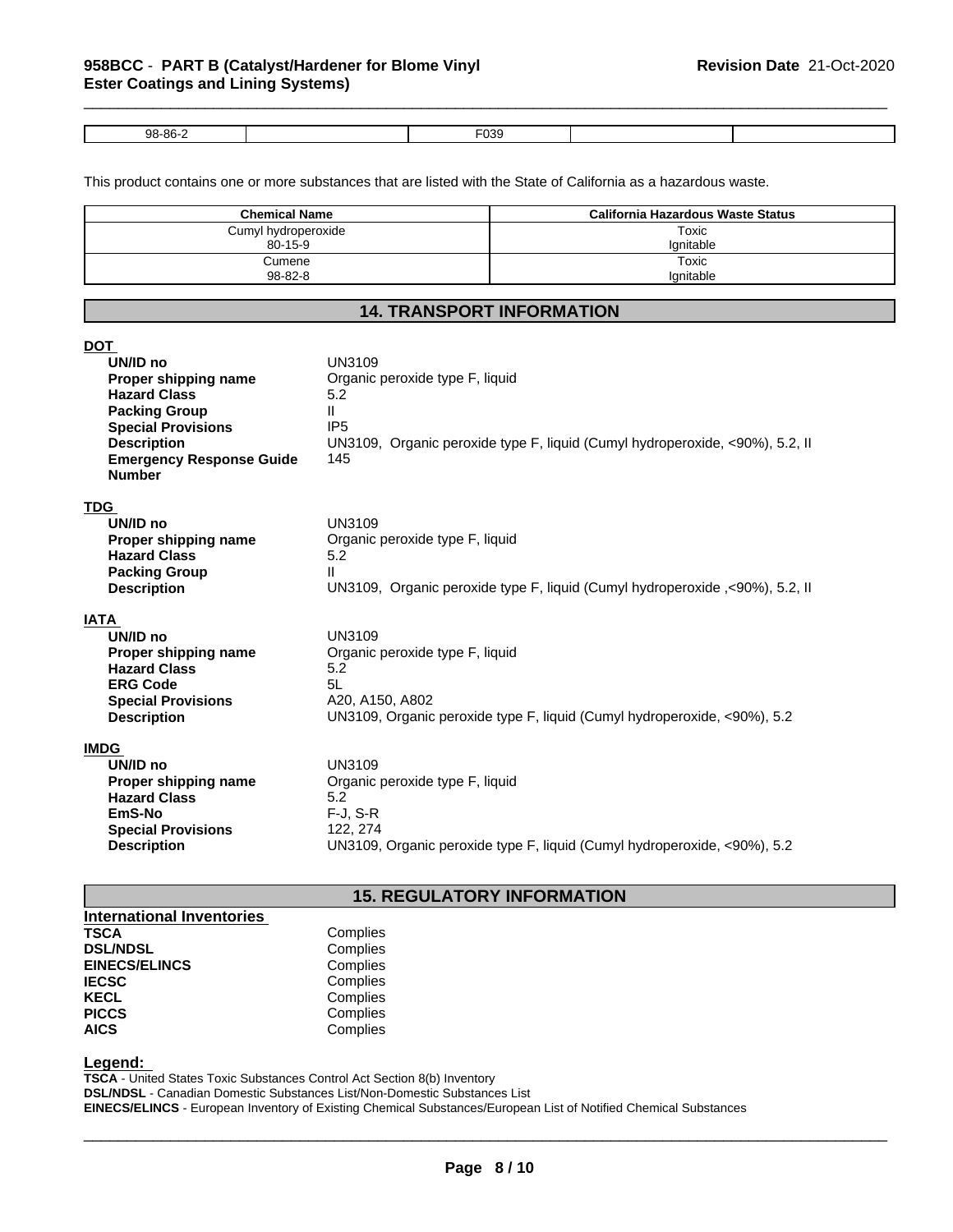**ENCS** - Japan Existing and New Chemical Substances **IECSC** - China Inventory of Existing Chemical Substances **KECL** - Korean Existing and Evaluated Chemical Substances **PICCS** - Philippines Inventory of Chemicals and Chemical Substances

**AICS** - Australian Inventory of Chemical Substances

# **US Federal Regulations**

# **SARA 313**

Section 313 of Title III of the Superfund Amendments and Reauthorization Act of 1986 (SARA). This product contains a chemical or chemicals which are subject to the reporting requirements of the Act and Title 40 of the Code of Federal Regulations, Part 372

\_\_\_\_\_\_\_\_\_\_\_\_\_\_\_\_\_\_\_\_\_\_\_\_\_\_\_\_\_\_\_\_\_\_\_\_\_\_\_\_\_\_\_\_\_\_\_\_\_\_\_\_\_\_\_\_\_\_\_\_\_\_\_\_\_\_\_\_\_\_\_\_\_\_\_\_\_\_\_\_\_\_\_\_\_\_\_\_\_\_\_\_\_

| <b>Chemical Name</b>                  | <b>SARA 313 - Threshold Values %</b> |  |
|---------------------------------------|--------------------------------------|--|
| Cumene - 98-82-8                      | 1.0                                  |  |
| <b>SARA 311/312 Hazard Categories</b> |                                      |  |
| Acute health hazard                   | Yes                                  |  |
| <b>Chronic Health Hazard</b>          | Yes                                  |  |
| <b>Fire hazard</b>                    | Yes                                  |  |
| Sudden release of pressure hazard     | No                                   |  |
| <b>Reactive Hazard</b>                | No                                   |  |

### **CWA (Clean Water Act)**

This product contains the following substances which are regulated pollutants pursuant to the Clean Water Act (40 CFR 122.21 and 40 CFR 122.42)

# **CERCLA**

This material, as supplied, contains one or more substances regulated as a hazardous substance under the Comprehensive Environmental Response Compensation and Liability Act (CERCLA) (40 CFR 302)

| <b>Chemical Name</b>           | <b>Hazardous Substances RQs</b> | <b>CERCLA/SARA RQ</b> | <b>Reportable Quantity (RQ)</b>            |
|--------------------------------|---------------------------------|-----------------------|--------------------------------------------|
| Cumyl hydroperoxide<br>80-15-9 | 10 lb                           |                       | RQ 10 lb final RQ<br>RQ 4.54 kg final RQ   |
| Cumene<br>$98 - 82 - 8$        | 5000 lb                         |                       | RQ 5000 lb final RQ<br>RQ 2270 kg final RQ |
| Acetophenone<br>98-86-2        | 5000 lb                         |                       | RQ 5000 lb final RQ<br>RQ 2270 kg final RQ |

# **US State Regulations**

# **California Proposition 65**

This product contains the following Proposition 65 chemicals

| <b>Chemical Name</b>                      | California<br><b>Proposition 65</b> |
|-------------------------------------------|-------------------------------------|
| Cumene - 98-82-8                          | Carcinoger                          |
| <b>ILO OLIL Blub Li Vasco Bamilettare</b> |                                     |

#### **U.S. State Right-to-Know Regulations**

This product may contain substances regulated by state right-to-know regulations

| <b>Chemical Name</b>           | New Jersey | <b>Massachusetts</b> | Pennsylvania |  |
|--------------------------------|------------|----------------------|--------------|--|
| Cumyl hydroperoxide<br>80-15-9 |            |                      |              |  |
| Cumene<br>$98 - 82 - 8$        |            |                      |              |  |
| Acetophenone<br>98-86-2        |            |                      |              |  |

**U.S. EPA Label Information** 

**EPA Pesticide Registration Number** Not applicable

# **16. OTHER INFORMATION, INCLUDING DATE OF PREPARATION OF THE LAST REVISION**

| ۰.<br>. .<br>× | . .<br>. . | ۰. |
|----------------|------------|----|
|                |            |    |

**Health hazards** 3 **Flammability** 2 **Instability** 1

 $\overline{\phantom{a}}$  ,  $\overline{\phantom{a}}$  ,  $\overline{\phantom{a}}$  ,  $\overline{\phantom{a}}$  ,  $\overline{\phantom{a}}$  ,  $\overline{\phantom{a}}$  ,  $\overline{\phantom{a}}$  ,  $\overline{\phantom{a}}$  ,  $\overline{\phantom{a}}$  ,  $\overline{\phantom{a}}$  ,  $\overline{\phantom{a}}$  ,  $\overline{\phantom{a}}$  ,  $\overline{\phantom{a}}$  ,  $\overline{\phantom{a}}$  ,  $\overline{\phantom{a}}$  ,  $\overline{\phantom{a}}$ 

**Physical hazards 1 Personal protection X Physical and Chemical Properties** -

| <b>HMIS</b>                | Health hazards 3* | <b>Flammability 2</b>     | <b>Phys</b> |
|----------------------------|-------------------|---------------------------|-------------|
| Chronic Hazard Star Legend |                   | * = Chronic Health Hazard |             |